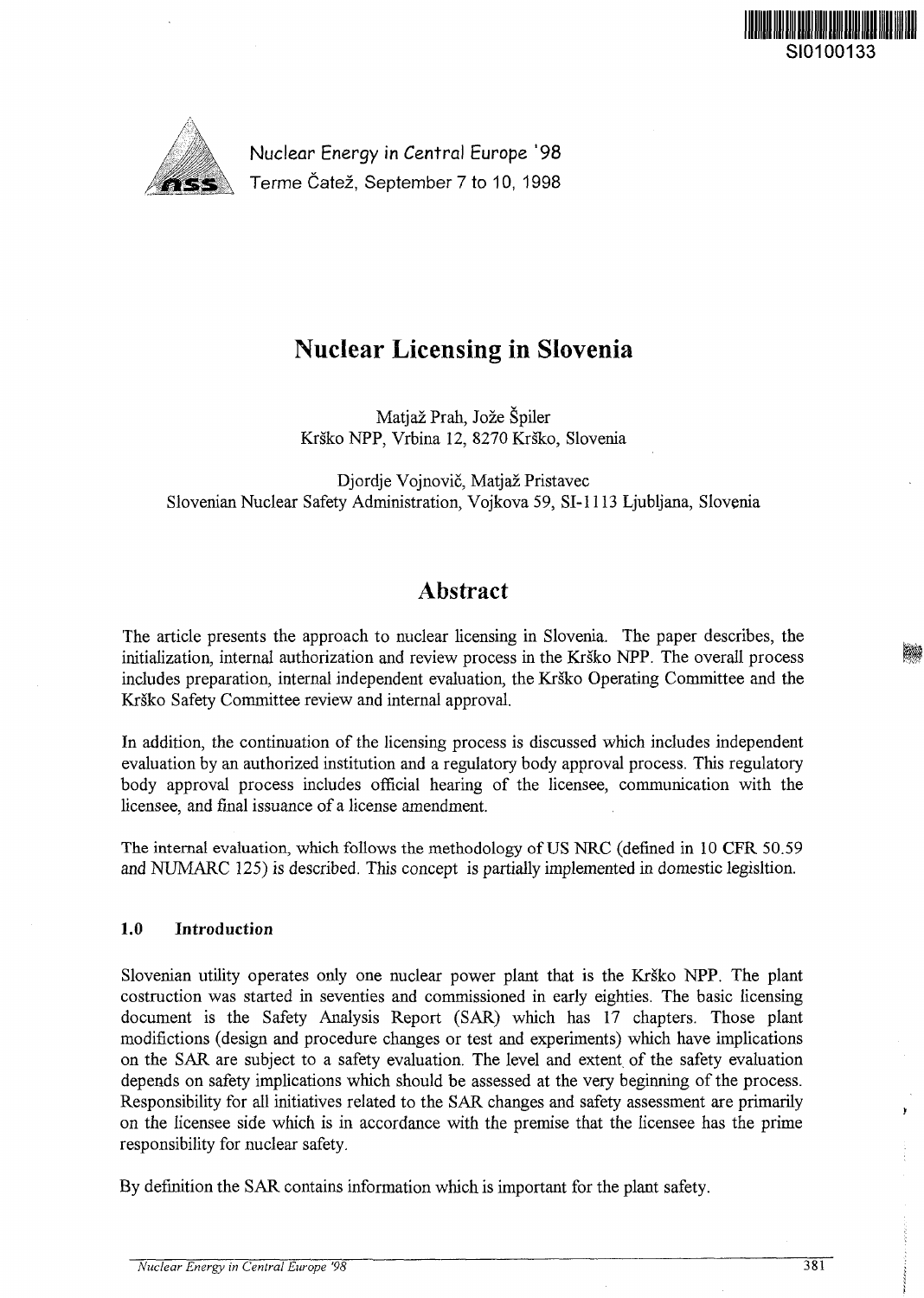Having that in mind, SAR has a role also as an information source during the licensing process. Therefore, it is natural that the SAR represents a starting point of safety assessment of any change or plant modernization program during the licensing process. This paper concentrates on the licensing and regulatory review of the SAR of the Krsko NPP.

# **2.0 Legislation Framework for Safety Analysis Report and other licensing documents**

At present the Slovenian regulatory system is mainly based on laws and regulations issued in the past by the former Yugoslavia and maintained in force in the Republic of Slovenia following its independence. With regard to the licensing of the NPP design modifications and consequently the SAR changes, the following laws and regulations are applicable:

# 1. *Act on Radiation Protection and the Safe Use of Nuclear Energy (Off. Gaz. SFRY, 62/84)*

The law requires Preliminary SAR for construction permit and final SAR for operating permit. The law provides general statements on the safe operation of the plant. More specifically it states that national regulations and technical standards may be applied and, when not available, regulations and technical standards of the country of origin can be applied, subject to the approval of a regulatory organization.

#### 2. *Regulation on Safety Analysis Reports (Off. Gaz. SFRY, 68/88)*

This regulation provides detailed statements that the SAR is the basic licensing document for nuclear installation with respect to nuclear safety. The SAR shall be supplemented during the plant life with data and analyses on all changes, which were done at a nuclear plant. This regulation establishes 3 categories of changes to the SAR. The first category requires a notification to the SNSA after the completion of modifications. The second category requires a notification to the SNSA before implementation. The third category requires an approval by the SNSA before implementation.

# 3. *Regulation on Siting and Construction and Operation of Nuclear Facilities (Off. Gaz. SFRY, 52/88)*

This regulation requires that licensee monitors and analyzes the level of nuclear safety, whereby he must take into account the experience of other nuclear facilities and new technological developments. This regulation establishes, beside others, that for Technical Specification (TS) changes a third part independent evaluation, performed by organizations authorized by the SNSA, is mandatory. The arrangements to perform this independent evaluation are implicitly under the responsibility of the licensee.

# 4. *Act on Administrative Procedures (Off. Gaz. SFRY, 47/86)*

This regulation establishes the general licensing procedure adopted in Slovenia and also establishes the procedure to manage appeals of the licensee against the Regulatory body.

翳

38 À.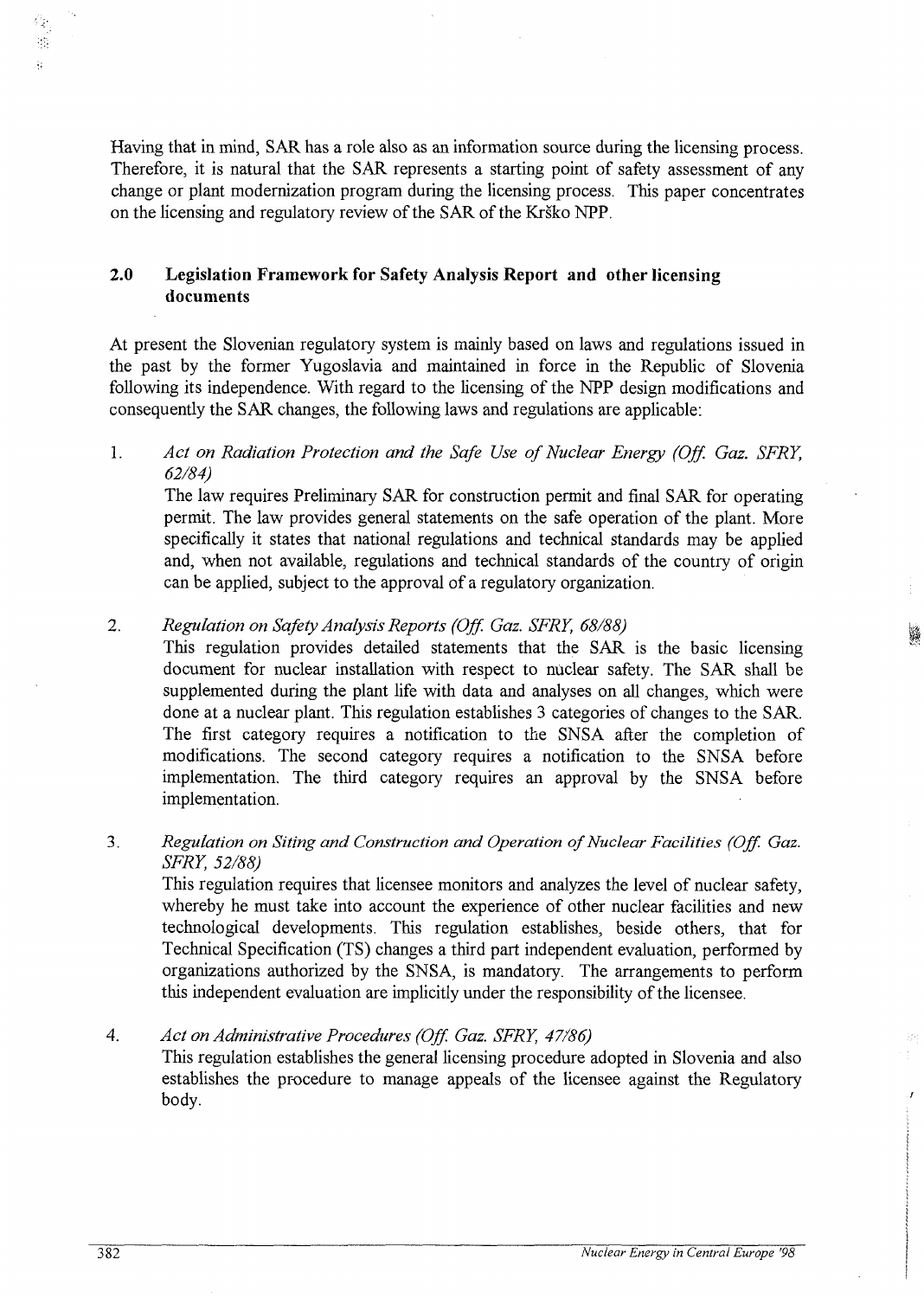#### **3.0 Krsko NPP Internal Process for Licensing**

The internal licensing process is divided into several steps:

- **a** Preparation of Proposed Change (plant modification, Safety Analysis Report (SAR) Change, Technical Specifications Change)
- **a** Safety Evaluation Screening preparation and internal independent review
- a Safety Evaluation preparation and internal independent review
- a Krsko Operating Committee Review
- a Krsko Safety Committee Review
- **a** Approval of Engineering and Nuclear Oversight Director
- a Licensing package preparation

After the package is sent to the licensing and analysis department, and independent review of Safety Evaluation Screening and Safety Evaluation is done, the package is sent to the Krsko Operating Committee. After positive review of KOC the package is sent to the Krsko Safety Committee. If the package fulfilled all necessary requirements, the Director of Engineering and Nuclear Oversight internally approves the package.

Since there are no criteria for categorisation of plant changes, the Krsko NPP implemented the 10 CFR 50.59 rule. For that purpose, the new procedure ESP-2.303, AUTHORIZATION OF CHANGES, TESTS AND EXPERIMENTS (10 CFR 50.59 REVIEWS) was developed. The adoption of that rule in the specific case of the SAR changes is shown on the flow chart (Figure 1.) in the Safety Evaluation Screening and the Safety Evaluation preparation step.

The current practice is: if an unreviewed safety question appears, the whole external licensing process starts; if there are no unreviewed safety questions, the regulatory body is informed about the modification or other activities which involve the SAR change, and the SAR Change Package is sent to the Regulatory Body (SNSA) for review before the SAR change is implemented. The Regulatory Body may by its discretion request licensing process even if there is no unreviewed safety question.

#### **4.0 Licensing Process and Practice**

At present more detailed requirements for the licensee on the management of the SAR changes and plant modifications (i.e. criteria to categorize them, content of application document, independent review, documents updating etc.) are not established neither in regulations nor in the operating licence. Therefore, on the basis of the legal framework mentioned above, the NPP Krsko follows the criteria established in the regulation (i.e. 10 CFR 50.59) of the vendor country (USA) and notifies all design modifications to the SNSA.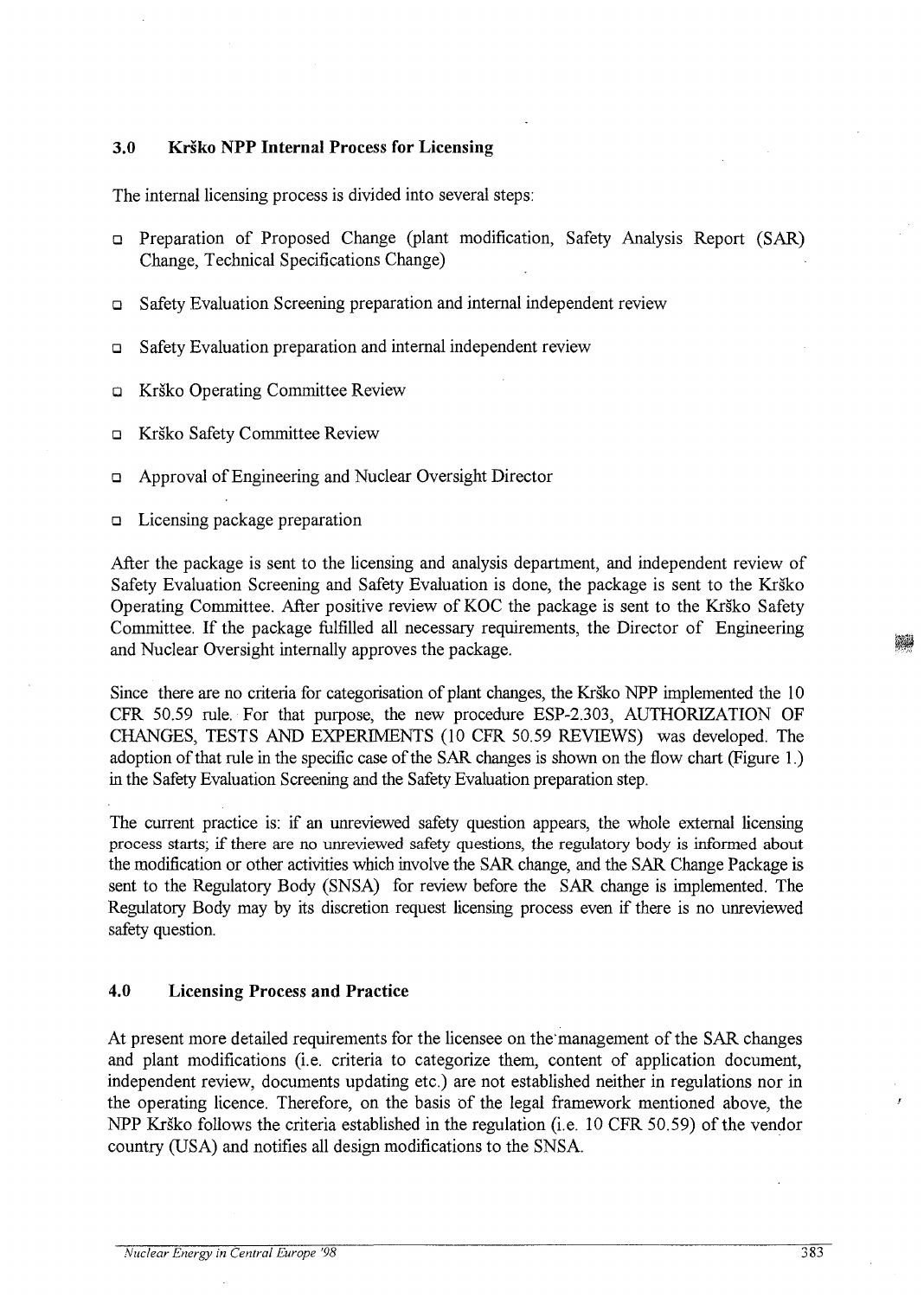Technical specifications determine that the plant is obliged to submit the report on planned modifications, tests and experiments on the plant 45 days prior issuing a licence by the SNSA.

The NPP Krsko submits to the SNSA for approval every change of the plant Technical Specifications. The plant is obliged to submit also the report, independent expert opinion about the change, written by Technical Support Organization (TSO). TSO's have to be authorized by the SNSA. Therefore, the SNSA approval process is thus supported by independent third party assessment.

TSO's have developed QA procedures for the area of expertise for which they are authorized. Joint (SNSA and NPP Krsko) QA audits are carried out on approximately two year period basis.

As mentioned before the Krsko NPP provides to the SNSA all safety evaluations of plant changes which have impact on SAR. On the request NPP Krsko submits to the SNSA the safety evaluation screening of plant changes which have no impact on SAR, based on the screening results. The Krsko Operating Committee and the Krsko Safety Committee approve the safety evaluation change before it is sent to the SNSA for approval.

The formal administrative procedures (according to the *Act on Administrative Procedure)* are obeyed in the following cases:

 $\Box$  major modifications,

45  $\mathcal{L}_{\mathcal{A}}^{\mathcal{L}}$ Ŝ.

- **a** when safety assessment shows the elements of unreviewed safety question,
- $\Box$  changes in the organization structure (organizational chart, definition of responsibilities, communication lines, etc),
- **a** technical specification changes,
- **a** changes of important programmes and procedures (such as ISI Programme, Fire Protection Programme, Radiation Monitoring Programme, etc.) which are defined in the SAR, but are not a part of the SAR.

Typical submittal documentation of the SAR change for approval should involve: proposed SAR change, licensee's safety assessment report, licensee's safety analysis or safety analysis justification report (if necessary), technical/working report packages, and the TSO report positive independent expert opinion about the change. During the process of regulatory review, safety evaluation and decision making at least one hearing takes place where both sides, the plant representatives and the SNSA representatives, consider and discuss open issues. The process concludes with the SNSA's formal decision on the changes of the SAR and other licensing conditions.

At the end of licensing process, the SNSA issues the Licensing Amendment.

#### **5.0 SAR Regulatory Review Concept**

The SAR regulatory review for operating plant is carried out as a part of the licensing process which is related mainly to the following typical situations:

• SAR changes due to plant design or procedure changes,

鼮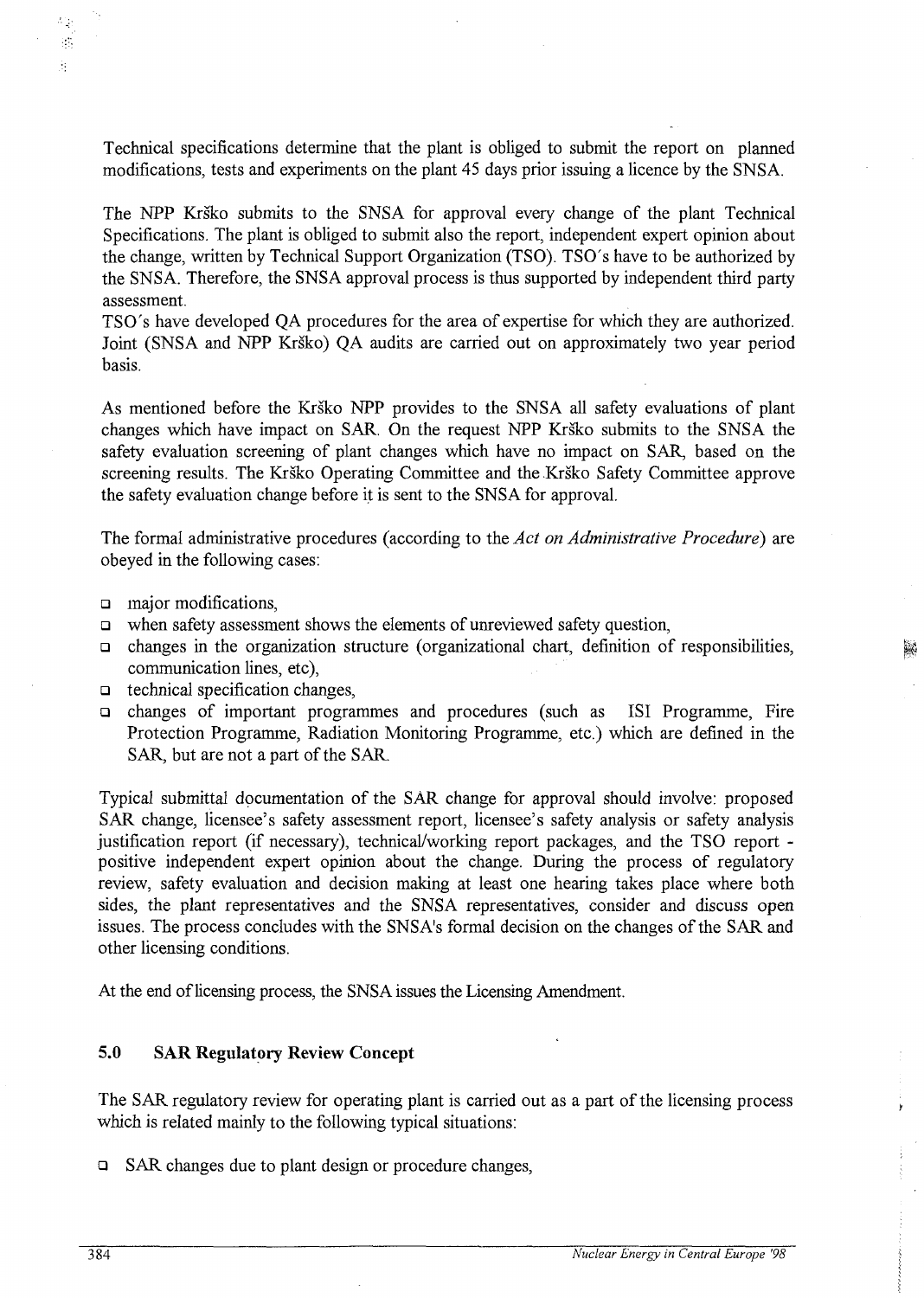- a SAR existing content evaluation due to gained new knowledge based on experience or research,
- $\Box$  SAR existing content evaluation due to changes in the plant which are not explicitly described in the SAR but may have impact on nuclear safety.

From the above it is clear that the regulatory review of the SAR is connected to the licensing process, but sometimes it could be part of the relicensing safety assessment and analysis due to some change or due to some new information which may have impact on plant safety as described in the SAR.

The review of the SAR and associated supporting documents requires from the regulatory body the competence of integrated approach of the safety assessment review.

The main objectives of adopting such safety assessment are:

- a to maintain an up-to-date view of the overall safety of the plant,
- a to promote a balanced implementation of the "defense in depth" principle,
- to assure the correct exploitation of interfaces (i.e. among plant systems during different plant conditions, among different competencies during the design and review process),
- $\Box$  to assign priority to safety issues, assessment and inspection activities, etc.

Table 1. shows some most important assessment elements of licensing process and the SAR review, organized on a hierarchical manner. Not all levels and details are described. Furthermore, all elements are not always applicable. Therefore the table should be understood as an indicative guidance.

Beside the integrating competence for licensing and SAR review other competence is also important especially in the areas of safety analysis and evaluation such as: neutron and thermal hydraulic analysis, structural and mechanical analysis, PRA analysis, power supply and I&C evaluation, severe accident analysis, etc.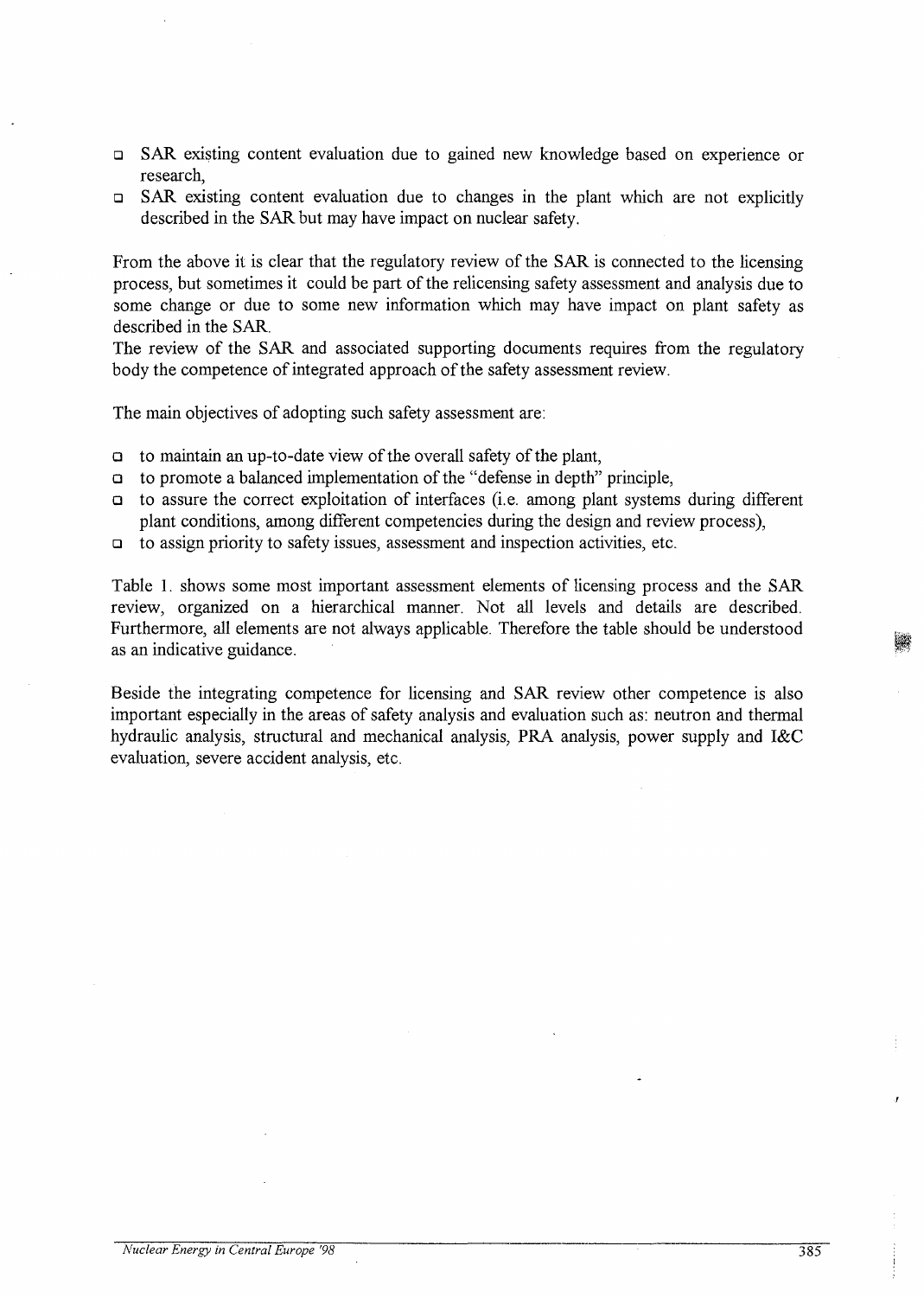# **Table 1.;** Safety assessment framework during licensing and SAR review

|                                        | <b>TOP LEVEL</b>                                                                                                                                                                                                                                                                               | <b>SECOND LEVEL</b>                                                                                                                                                                                                                                                                                                                                                                                                                                                                                   | <b>THIRD LEVEL</b>                                                                                                                                                                                                                                                                               |
|----------------------------------------|------------------------------------------------------------------------------------------------------------------------------------------------------------------------------------------------------------------------------------------------------------------------------------------------|-------------------------------------------------------------------------------------------------------------------------------------------------------------------------------------------------------------------------------------------------------------------------------------------------------------------------------------------------------------------------------------------------------------------------------------------------------------------------------------------------------|--------------------------------------------------------------------------------------------------------------------------------------------------------------------------------------------------------------------------------------------------------------------------------------------------|
| CHARACTERISTICS<br><b>QBJECTIVES</b>   | - to maintain an up-to-date view of the<br>overall safety of the plant,<br>- to promote a balanced implementation of<br>the "defense in depth" principle,<br>- to assure the correct exploitation of<br>interfaces.<br>- to prioritize safety issues, assessment and<br>inspection activities. | - evaluation of plant design basis and its compliance<br>with safety objectives and design limits in different<br>plant conditions,<br>- verification of correct liaison between safety<br>objectives, general design criteria and design<br>requirements at system and components level,<br>- evaluation of the integrated plant response to normal<br>and abnormal events,<br>- evaluation of correct exploitation of technical<br>interfaces among different competencies during review<br>process | - inherently questioning attitude,<br>- top bottom thinking approach,<br>- reluctance to get lost in not relevant<br>details,<br>- prone to catch priorities,<br>- proactive character,<br>- prominent attitude to synthesis,                                                                    |
|                                        | Identification and evaluation of applicable<br>rules and standards,                                                                                                                                                                                                                            | First level regulations and standards                                                                                                                                                                                                                                                                                                                                                                                                                                                                 | - national laws and regulations,<br>- USA regulations,<br>- selected international rules and guides<br>(IAEA), etc.                                                                                                                                                                              |
|                                        |                                                                                                                                                                                                                                                                                                | Second level regulation                                                                                                                                                                                                                                                                                                                                                                                                                                                                               | - USNRC regulatory guides,<br>- ANS/ANSI standards<br>- IEEE criteria, etc.                                                                                                                                                                                                                      |
|                                        |                                                                                                                                                                                                                                                                                                | Third level rules                                                                                                                                                                                                                                                                                                                                                                                                                                                                                     | - ASME code,<br>- NFPA codes, etc.                                                                                                                                                                                                                                                               |
|                                        | Plant design basis evaluation,                                                                                                                                                                                                                                                                 | Definition of plant safety objectives,                                                                                                                                                                                                                                                                                                                                                                                                                                                                | - radioprotection criteria,<br>- risk criteria in different levels,                                                                                                                                                                                                                              |
| PLANT DESIGN BASIS ASSESSMENT ELEMENTS |                                                                                                                                                                                                                                                                                                | Identification of plant reference conditions and design<br>limits,                                                                                                                                                                                                                                                                                                                                                                                                                                    | - definition of four conditions and internal<br>events grouping into defined plant<br>conditions,<br>- functional requirements for each plant<br>conditions,<br>- dose limits for each plant conditions,<br>- safety limits for each plant conditions,<br>- design codes and standards for SSC-s |
|                                        |                                                                                                                                                                                                                                                                                                | Identification and classification of design basis events,                                                                                                                                                                                                                                                                                                                                                                                                                                             | - internal events (main basis is RG 1.70)<br>- external events (natural and man made<br>events),<br>- area events,                                                                                                                                                                               |
|                                        |                                                                                                                                                                                                                                                                                                | Identification of safety functions,                                                                                                                                                                                                                                                                                                                                                                                                                                                                   | - reactor subcriticality,<br>- core cooling,<br>- heat sink.<br>- integrity of pressure boundary,<br>- inventory.<br>- containment,                                                                                                                                                              |
|                                        |                                                                                                                                                                                                                                                                                                | Design requirements for plant structures, systems and<br>components,                                                                                                                                                                                                                                                                                                                                                                                                                                  | - Safety classification and quality groups,<br>- Seismic classification,<br>- QA classification,<br>- Design load combination,<br>- Redundancy, independency, separation,<br>diversity and qualification requirements,<br>- Protection against area events,                                      |
|                                        | Design basis compliance assessment                                                                                                                                                                                                                                                             | System analysis and interfaces evaluation                                                                                                                                                                                                                                                                                                                                                                                                                                                             | - safety function assigned to the system,<br>- applicable regulations to the system<br>design,<br>- system and components classification                                                                                                                                                         |
|                                        |                                                                                                                                                                                                                                                                                                | Transient and accident analysis review:<br>- transient and analysis objectives,<br>- analysis methodology,<br>- adequacy of adopted assumptions                                                                                                                                                                                                                                                                                                                                                       | - netronic and thermal hydraulic analysis,<br>- PRA analysis,<br>- Instrumentation and control,<br>- mechanical and structural analysis,<br>- radiological consequence evaluations,                                                                                                              |
|                                        | Identification of major safety issues                                                                                                                                                                                                                                                          | Information sources:<br>- analysis of operating experience,<br>- results of systematic evaluations programs,<br>- inspection findings.                                                                                                                                                                                                                                                                                                                                                                |                                                                                                                                                                                                                                                                                                  |
|                                        | Major interfaces in the safety assessment<br>process                                                                                                                                                                                                                                           | - PRA analysis<br>- power supply and I&C evaluation<br>- neutronic and thermal hydraulic analysis,<br>- SSC structural analysis,<br>- radiological consequence evaluation,<br>- reactor safety research,<br>- Inspection                                                                                                                                                                                                                                                                              |                                                                                                                                                                                                                                                                                                  |

J.

**M** 

J.

i<br>i

 $\begin{array}{c} \mathcal{L}_{\mathcal{B}} \\ \mathcal{L}_{\mathcal{B}} \end{array}$ 

 $\frac{1}{24}$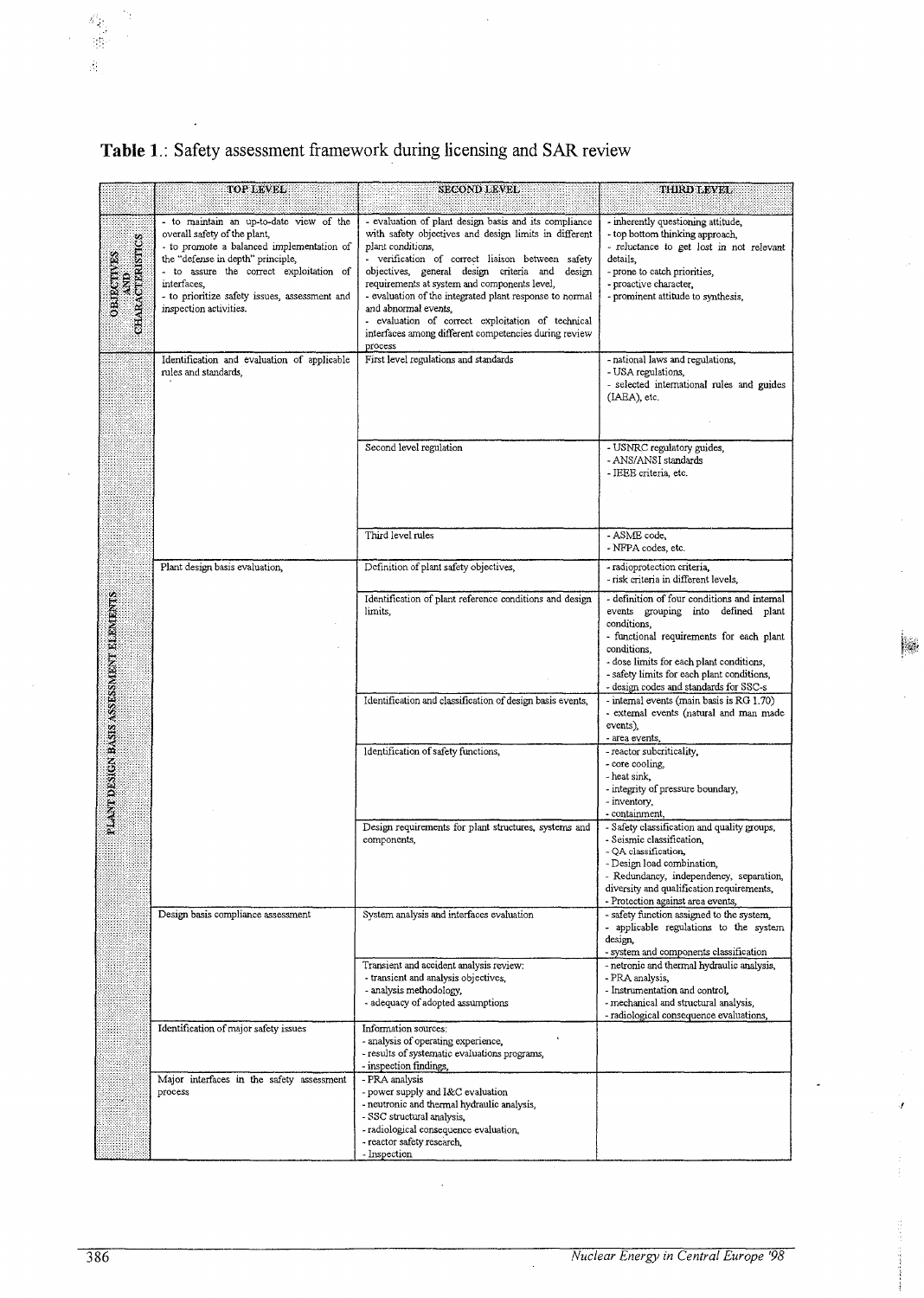

**Figure 1.** shows the flow chart of entire licensing process.

W.

ŧ

y